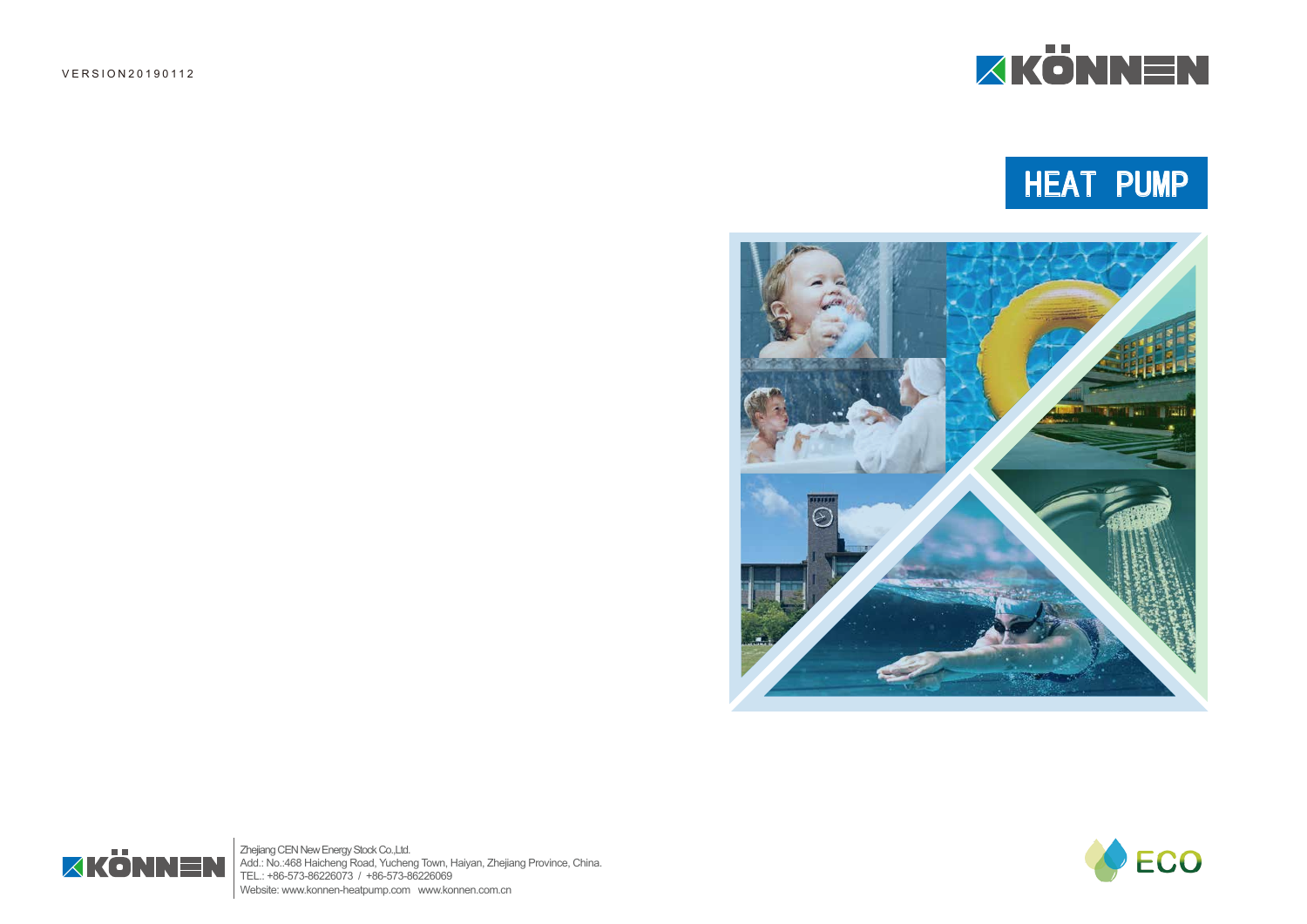Zhejiang CEN New Energy Stock Co., Ltd. was established in year 2001, in the early time, the company mainly produces solar water heater controllers and other related products. In 2009, General Manager Xia Qing decided to transform the product, especially set up the heat pump department. The company began to focus on the production and sales of heat pump water heater products, and with the establishment of the water tank production workshop in 2013, formed a research and development, production and sales system of heat pump control system, heat pump water heater and water tank.

In the solar water heater control system, our company has maintained the top three level in China for a long time. In the field of heat pump water heaters, we started to enter the field of real estate engineering in 2017 and achieved remarkable results. In this field, our household heat pump water heaters Sales ranked second in the province.

In 2017, we successfully listed on the New Third Board and began to officially move into the capital market. And moved into a new factory in the same year, with a total plant area of about 50,000 square meters.

In the international market, our products have passed the CE certification of the European Union by TUV, and the sales volume of our products is growing rapidly and steadily at a rate of 20%~30% per year.

Our GMPI-certified heat pump laboratory can test the unit's capacity from 1HP to 30HP, the minimum test ambient temperature can reach -30 degrees Celsius, and the highest test ambient temperature is 52 degrees Celsius.

Looking forward to the future, we will continue to focus on the broad heat pump field, making our own contribution to energy conservation and environmental protection, providing comfortable hot water for thousands of families.



## DC INVERTER AIR TO WATER HEAT PUMP

ISO9001-2015 Quality Management System for Quality Assurance Certificate No.: ARES/CN/1701019Q



ISO14001-2015 Environmental Management System Certificate No.: ARES/CN/1706042E



OHSAS18001:2007 Occupation Health Safety Management System Certificate No.: 12816S20193ROS



Laboratory issued by GMPI Certificate No.: RZ-ZL-2017171



#### *<u>XKÖNNEN</u>*

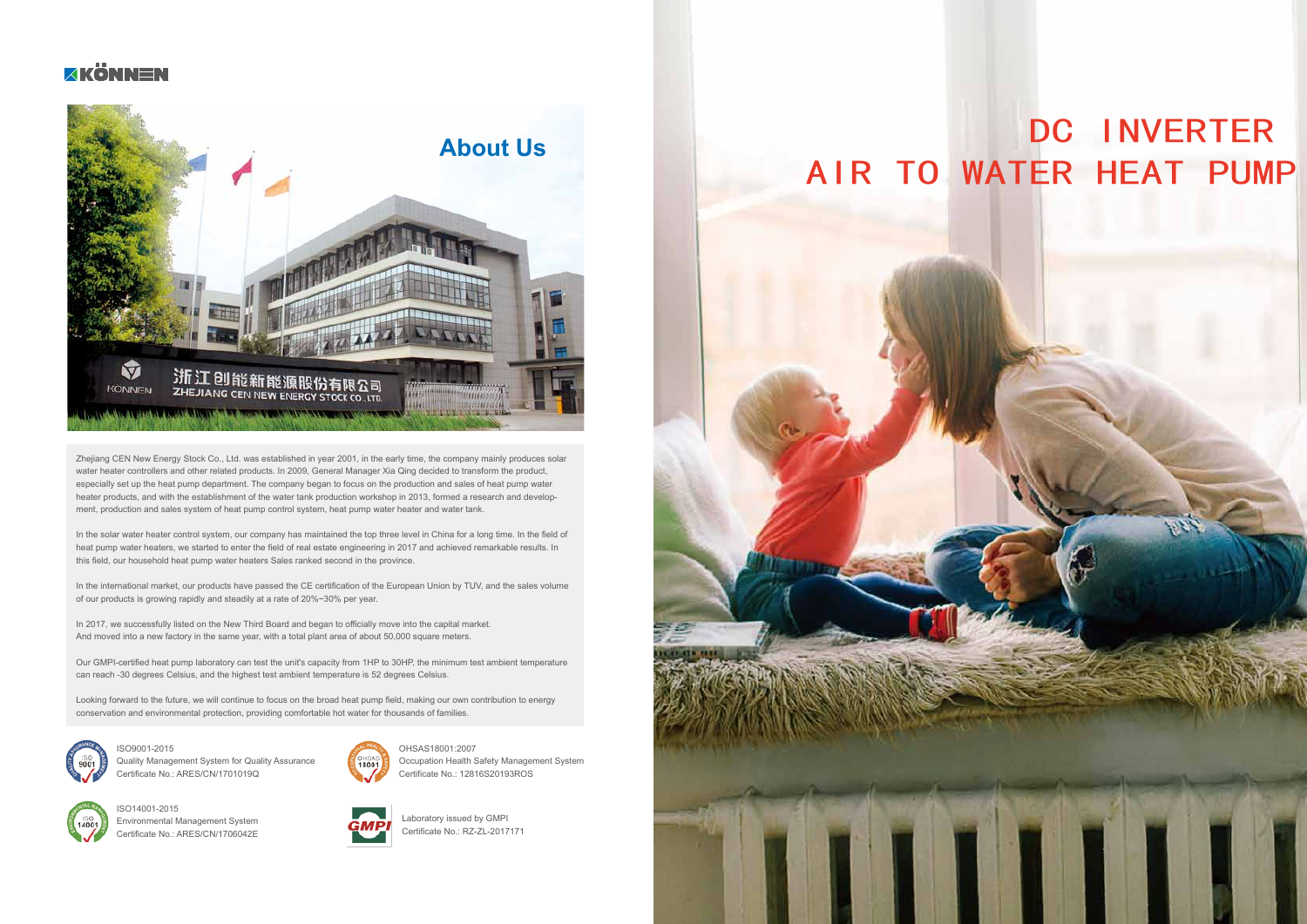### *<u>XKÖNNEN</u>*

#### FULL DC INVERTER AIR TO WATER HEAT PUMP

#### $\bullet$  HEATING  $\bullet$  COOLING  $\bullet$  HOT WATER

3 Functions, 5 modes:

\* Single Hot Water \* Single Heating \* Single Cooling \* Hot Water + Cooling \* Hot Water + Heating.



Less attenuation in low temperature technology etc.. Ensure the units operating well with wide range between -  $30 \sim 45$  degrees condition.



DC inverter compressor: Realizing speed stepless adjustment, lower noise but higher efficiency, running more stable.



DC inverter brushless fan motor:

Intelligent control, according to the ambient temperature of the motor to relize the turns with speed stepless adjustment, aluminum material of shell, improving heating dissipation and waterproof performance, long and durable service life.

Anti-Legionnella function: With Forced electric heating function, Kill Legionnella anytime, healthy water for family members.



Error Code Display: Easily find where the problem when any failure happen.



Holiday Mode: Built-in holiday timer setting, allows users to program holiday time, the heat pump will stop running during holiday to save unnecessary energy consumption. Heat pump will resume normal running after holiday finished.



Quite Sleep Mode: Heat pump can adjust outlet water temperature to save energy as well as reducing operation noise by changing compressor frequency and reducing fan motor speed to provide optimum sleeping comfort.

Heating Curve Function: The system with pre-set heating curve logic, can adjust output water temperature automatically based on ambient temperature to ensure optimum comfort in the living space.